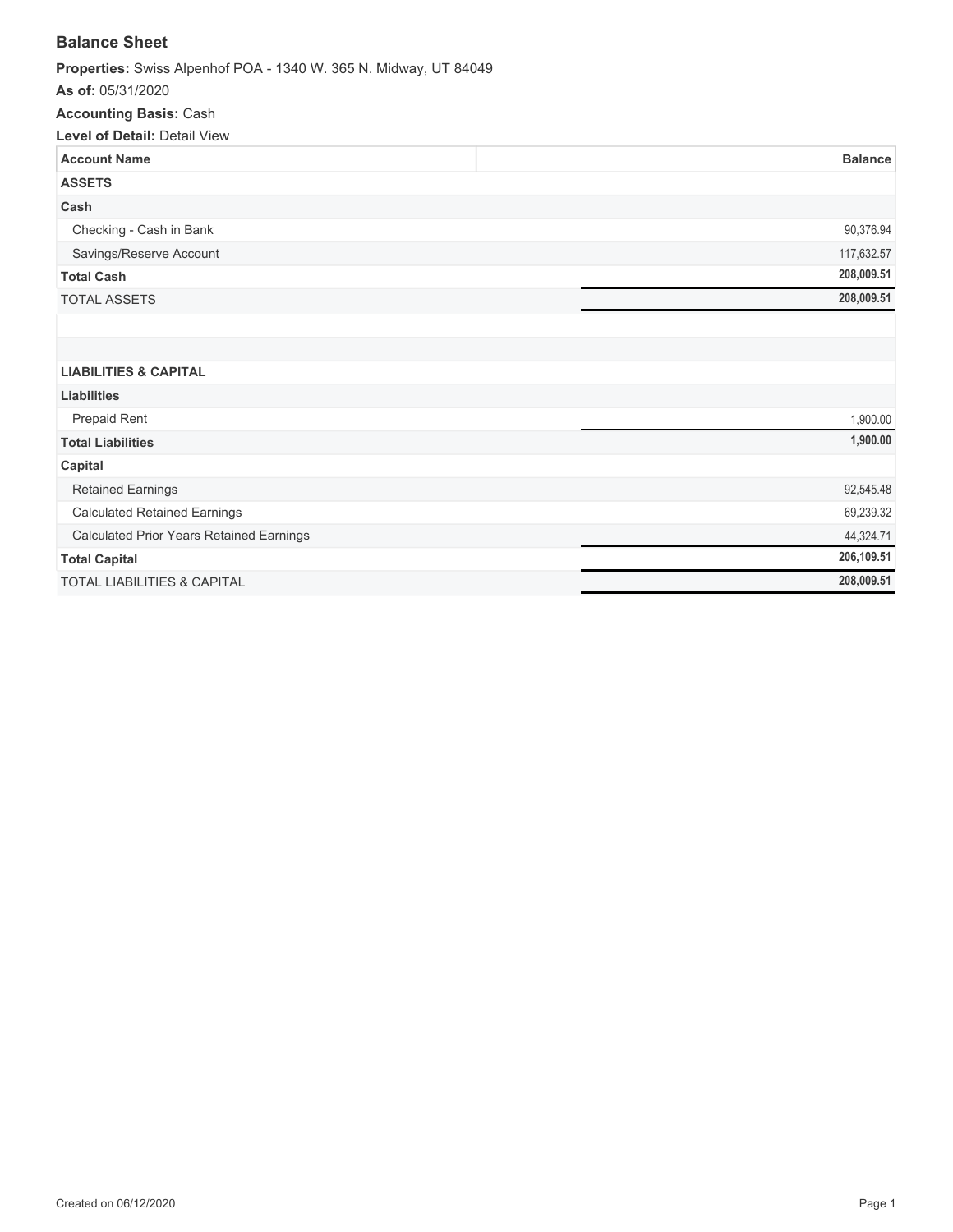### **Income Statement**

#### **Welch Randall**

**Properties:** Swiss Alpenhof POA - 1340 W. 365 N. Midway, UT 84049

**As of:** May 2020

## **Accounting Basis:** Cash

**Level of Detail:** Detail View

| <b>Account Name</b>                                | <b>Selected Month</b> | % of Selected Month | <b>Year to Month End</b> | % of Year to Month End |
|----------------------------------------------------|-----------------------|---------------------|--------------------------|------------------------|
| Operating Income &<br><b>Expense</b>               |                       |                     |                          |                        |
| <b>Income</b>                                      |                       |                     |                          |                        |
| Payment Plan Fee                                   | 0.00                  | 0.00                | 80.00                    | 0.13                   |
| <b>Association Dues</b>                            | 24.23                 | 19.50               | 60,758.61                | 98.56                  |
| <b>HOA Reinvestment Fee</b><br>/ Transfer Fee      | 100.00                | 80.50               | 200.00                   | 0.32                   |
| Interest Income                                    | 0.00                  | 0.00                | 549.96                   | 0.89                   |
| Late Fee                                           | 0.00                  | 0.00                | 60.00                    | 0.10                   |
| <b>Total Operating Income</b>                      | 124.23                | 100.00              | 61,648.57                | 100.00                 |
| <b>Expense</b>                                     |                       |                     |                          |                        |
| <b>Swiss Alpenhof HOA</b><br><b>Expenses</b>       |                       |                     |                          |                        |
| SWA - Taxes                                        | 0.00                  | 0.00                | 187.00                   | 0.30                   |
| SWA- Sprinkler &<br><b>Common Electricity</b>      | 0.00                  | 0.00                | 101.32                   | 0.16                   |
| SWA-Landscape<br>Service                           | 1,700.00              | 1,368.43            | 1,825.00                 | 2.96                   |
| SWA- Irrigation<br>Service                         | 0.00                  | 0.00                | 0.00                     | 0.00                   |
| SWA- Legal Services                                | 0.00                  | 0.00                | $-202.50$                | $-0.33$                |
| SWA- Sprinklers                                    | 0.00                  | 0.00                | 50.81                    | 0.08                   |
| SWA- Office Supplies                               | 0.00                  | 0.00                | 9.45                     | 0.02                   |
| SWA- Stucco Repair<br>Project                      | 0.00                  | 0.00                | 15,000.00                | 24.33                  |
| <b>Total Swiss Alpenhof</b><br><b>HOA Expenses</b> | 1,700.00              | 1,368.43            | 16,971.08                | 27.53                  |
| <b>Property Management</b>                         |                       |                     |                          |                        |
| Management Fee                                     | 408.00                | 328.42              | 2,040.00                 | 3.31                   |
| <b>Total Property</b><br>Management                | 408.00                | 328.42              | 2,040.00                 | 3.31                   |
| <b>Total Operating</b><br>Expense                  | 2,108.00              | 1,696.85            | 19,011.08                | 30.84                  |
| <b>NOI - Net Operating</b><br>Income               | $-1,983.77$           | $-1,596.85$         | 42,637.49                | 69.16                  |
| <b>Other Income &amp; Expense</b>                  |                       |                     |                          |                        |
| <b>Other Income</b>                                |                       |                     |                          |                        |
| Special Assessment                                 | 18,820.74             | 15,149.92           | 26,453.09                | 42.91                  |
| Interest on Bank<br>Accounts                       | 19.92                 | 16.03               | 148.74                   | 0.24                   |
| <b>Total Other Income</b>                          | 18,840.66             | 15,165.95           | 26,601.83                | 43.15                  |
|                                                    |                       |                     |                          |                        |
| <b>Net Other Income</b>                            | 18,840.66             | 15,165.95           | 26,601.83                | 43.15                  |